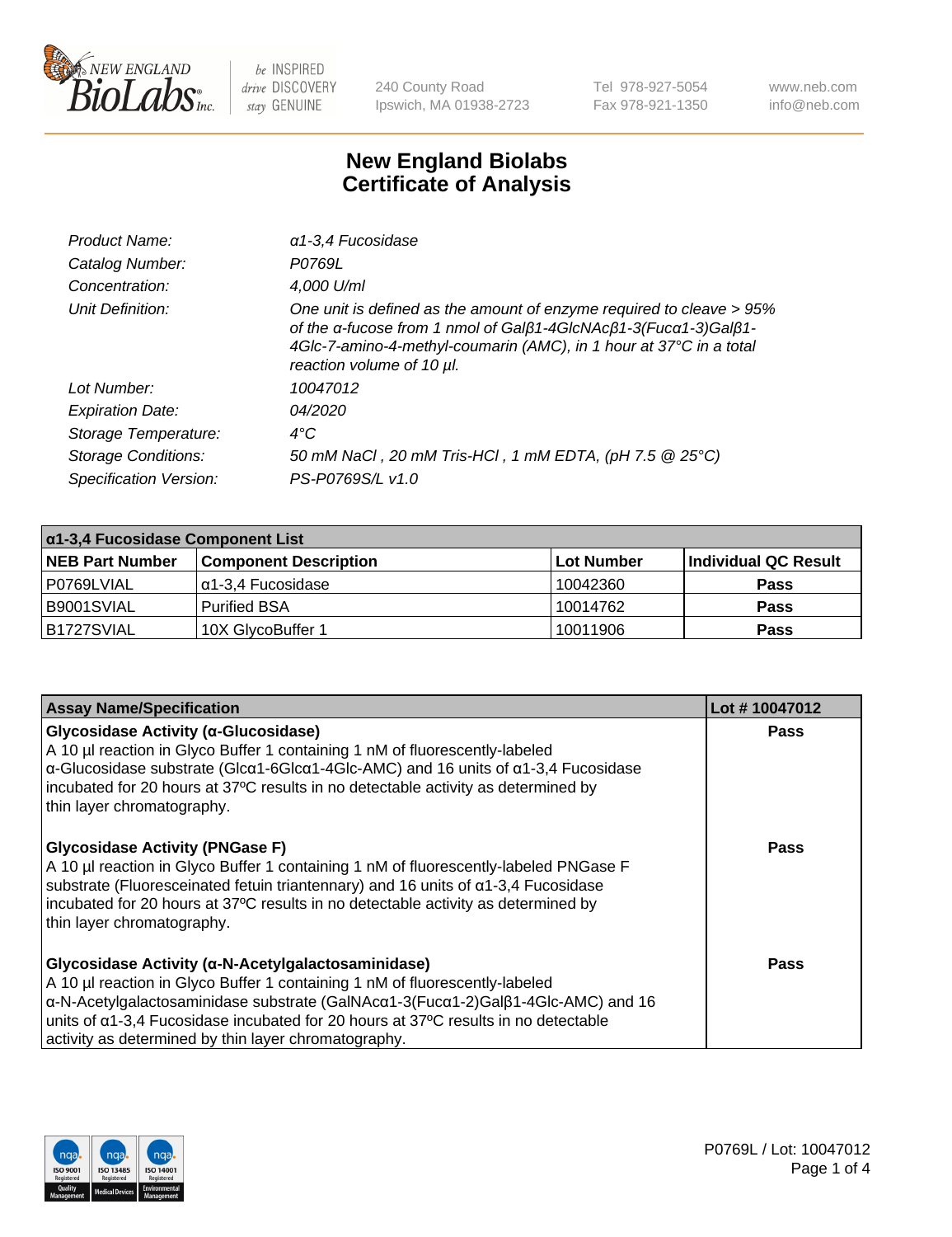

240 County Road Ipswich, MA 01938-2723 Tel 978-927-5054 Fax 978-921-1350

www.neb.com info@neb.com

| <b>Assay Name/Specification</b>                                                                                                                                                                                                                                                                                                                                    | Lot #10047012 |
|--------------------------------------------------------------------------------------------------------------------------------------------------------------------------------------------------------------------------------------------------------------------------------------------------------------------------------------------------------------------|---------------|
| Glycosidase Activity (α-Neuraminidase)<br>A 10 µl reaction in Glyco Buffer 1 containing 1 nM of fluorescently-labeled<br>α-Neuraminidase substrate (Neu5Acα2-3Galβ1-3GlcNAcβ1-3Galβ1-4Glc-AMC) and 16 units<br>of α1-3,4 Fucosidase incubated for 20 hours at 37°C results in no detectable<br>activity as determined by thin layer chromatography.                | <b>Pass</b>   |
| Glycosidase Activity (α1-2 Fucosidase)<br>A 10 µl reaction in Glyco Buffer 1 containing 1 nM of fluorescently-labeled<br>$\alpha$ -Fucosidase substrate (Fuc $\alpha$ 1-2Gal $\beta$ 1-4Glc-AMC) and 16 units of $\alpha$ 1-3,4 Fucosidase<br>incubated for 20 hours at 37°C results in no detectable activity as determined by<br>thin layer chromatography.      | <b>Pass</b>   |
| <b>Glycosidase Activity (Endo F2, F3)</b><br>A 10 µl reaction in Glyco Buffer 1 containing 1 nM of fluorescently-labeled Endo F2,<br>F3 substrate (Dansylated fibrinogen biantennary) and 16 units of $\alpha$ 1-3,4 Fucosidase<br>incubated for 20 hours at 37°C results in no detectable activity as determined by<br>thin layer chromatography.                 | <b>Pass</b>   |
| Glycosidase Activity (Endo F1, F2, H)<br>A 10 µl reaction in Glyco Buffer 1 containing 1 nM of fluorescently-labeled Endo F1,<br>F2, H substrate (Dansylated invertase high mannose) and 16 units of $\alpha$ 1-3,4<br>Fucosidase incubated for 20 hours at 37°C results in no detectable activity as<br>determined by thin layer chromatography.                  | <b>Pass</b>   |
| Glycosidase Activity (α1-3 Galactosidase)<br>A 10 µl reaction in Glyco Buffer 1 containing 1 nM of fluorescently-labeled<br>α-Galactosidase substrate (Galα1-3Galβ1-4GlcNAc-AMC) and 16 units of α1-3,4<br>Fucosidase incubated for 20 hours at 37°C results in no detectable activity as<br>determined by thin layer chromatography.                              | <b>Pass</b>   |
| Glycosidase Activity (a1-3 Mannosidase)<br>A 10 µl reaction in Glyco Buffer 1 containing 1 nM of fluorescently-labeled<br>$\alpha$ -Mannosidase substrate (Man $\alpha$ 1-3Man $\beta$ 1-4GlcNAc-AMC) and 16 units of $\alpha$ 1-3,4 Fucosidase<br>incubated for 20 hours at 37°C results in no detectable activity as determined by<br>thin layer chromatography. | <b>Pass</b>   |
| Glycosidase Activity (α1-6 Galactosidase)<br>A 10 µl reaction in Glyco Buffer 1 containing 1 nM of fluorescently-labeled<br>α-Galactosidase substrate (Galα1-6Galα1-6Glcα1-2Fru-AMC) and 16 units of α1-3,4<br>Fucosidase incubated for 20 hours at 37°C results in no detectable activity as<br>determined by thin layer chromatography.                          | <b>Pass</b>   |

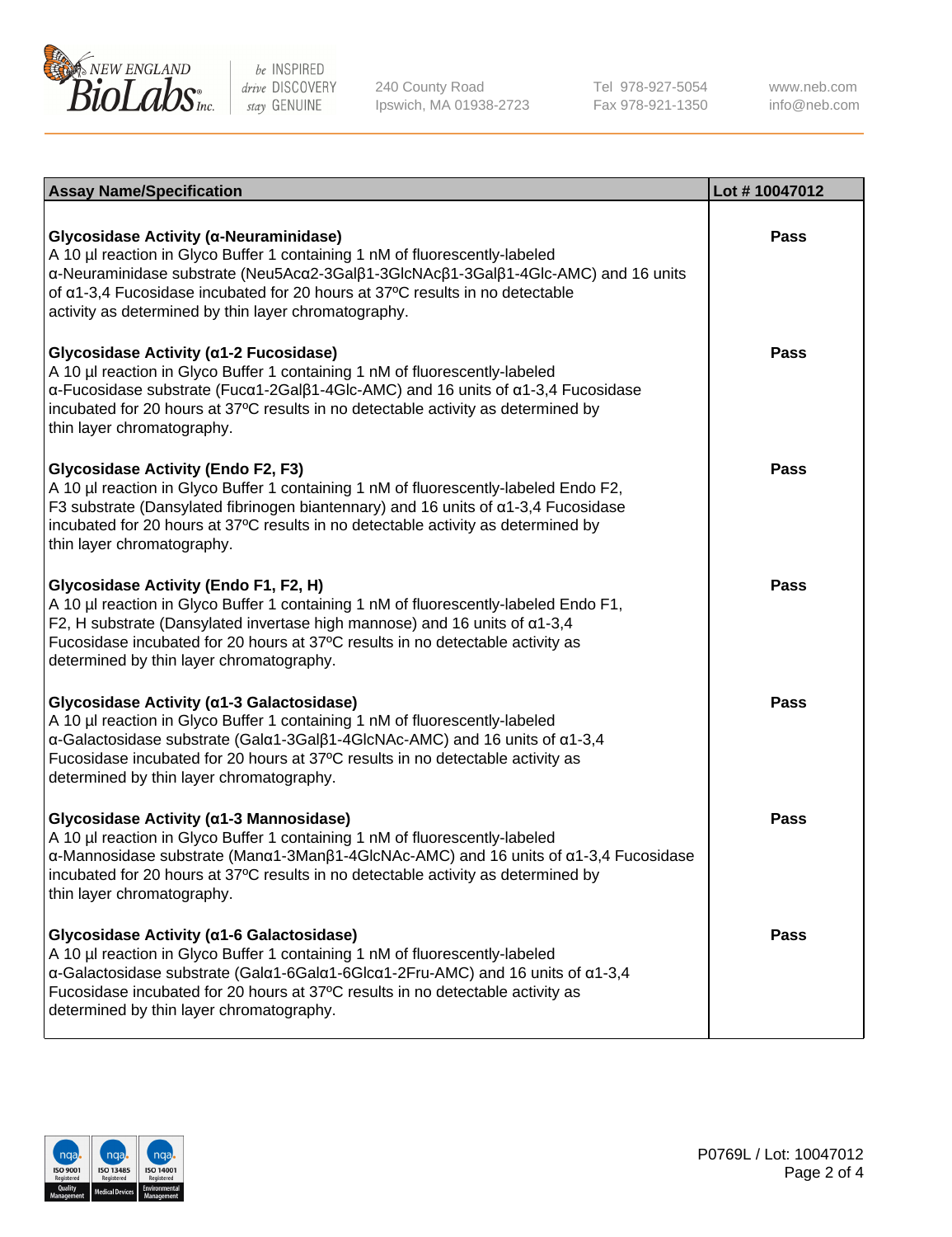

240 County Road Ipswich, MA 01938-2723 Tel 978-927-5054 Fax 978-921-1350 www.neb.com info@neb.com

| <b>Assay Name/Specification</b>                                                                                                                                                                                                                                                                                                                              | Lot #10047012 |
|--------------------------------------------------------------------------------------------------------------------------------------------------------------------------------------------------------------------------------------------------------------------------------------------------------------------------------------------------------------|---------------|
| Glycosidase Activity (α1-6 Mannosidase)<br>A 10 µl reaction in Glyco Buffer 1 containing 1 nM of fluorescently-labeled<br>α-Mannosidase substrate (Manα1-6Manα1-6(Manα1-3)Man-AMC) and 16 units of α1-3,4<br>Fucosidase incubated for 20 hours at 37°C results in no detectable activity as<br>determined by thin layer chromatography.                      | <b>Pass</b>   |
| Glycosidase Activity (β-Mannosidase)<br>A 10 µl reaction in Glyco Buffer 1 containing 1 nM of fluorescently-labeled<br>$\beta$ -Mannosidase substrate (Μanβ1-4Μanβ1-4Μan-AMC) and 16 units of α1-3,4 Fucosidase<br>incubated for 20 hours at 37°C results in no detectable activity as determined by<br>thin layer chromatography.                           | <b>Pass</b>   |
| Glycosidase Activity (β-N-Acetylgalactosaminidase)<br>A 10 µl reaction in Glyco Buffer 1 containing 1 nM of fluorescently-labeled<br>β-N-Acetylgalactosaminidase substrate (GalNAcβ1-4Galβ1-4Glc-AMC) and 16 units of<br>α1-3,4 Fucosidase incubated for 20 hours at 37°C results in no detectable activity<br>as determined by thin layer chromatography.   | <b>Pass</b>   |
| Glycosidase Activity (β-N-Acetylglucosaminidase)<br>A 10 µl reaction in Glyco Buffer 1 containing 1 nM of fluorescently-labeled<br>β-N-Acetylglucosaminidase substrate (GlcNAcβ1-4GlcNAcβ1-4GlcNAc-AMC) and 16 units of<br>α1-3,4 Fucosidase incubated for 20 hours at 37°C results in no detectable activity<br>as determined by thin layer chromatography. | <b>Pass</b>   |
| Glycosidase Activity (β-Xylosidase)<br>A 10 µl reaction in Glyco Buffer 1 containing 1 nM of fluorescently-labeled<br>$\beta$ -Xylosidase substrate (Xylβ1-4Xylβ1-4Xylβ1-4Xyl-AMC) and 16 units of $\alpha$ 1-3,4<br>Fucosidase incubated for 20 hours at 37°C results in no detectable activity as<br>determined by thin layer chromatography.              | <b>Pass</b>   |
| Glycosidase Activity (β1-3 Galactosidase)<br>A 10 µl reaction in Glyco Buffer 1 containing 1 nM of fluorescently-labeled<br>β-Galactosidase substrate (Galβ1-3GlcNAcβ1-4Galβ1-4Glc-AMC) and 16 units of α1-3,4<br>Fucosidase incubated for 20 hours at 37°C results in no detectable activity as<br>determined by thin layer chromatography.                 | <b>Pass</b>   |
| Glycosidase Activity (β1-4 Galactosidase)<br>A 10 µl reaction in Glyco Buffer 1 containing 1 nM of fluorescently-labeled<br>$\beta$ -Galactosidase substrate (Galβ1-4GlcNAcβ1-3Galβ1-4Glc -AMC) and 16 units of α1-3,4<br>Fucosidase incubated for 20 hours at 37°C results in no detectable activity as<br>determined by thin layer chromatography.         | Pass          |
| <b>Protease Activity (SDS-PAGE)</b>                                                                                                                                                                                                                                                                                                                          | Pass          |